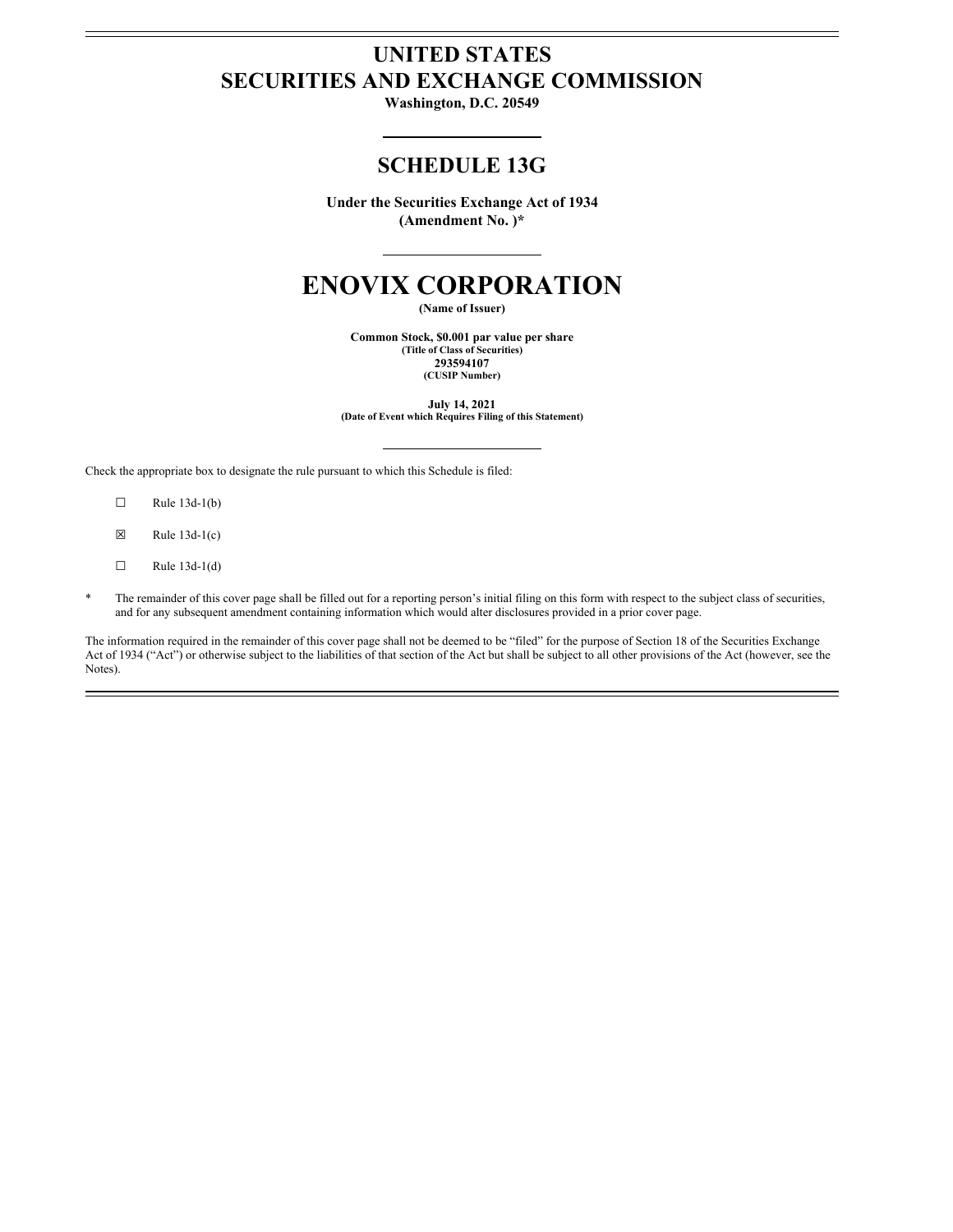#### CUSIP No. 293594107

13G

| NAMES OF REPORTING PERSONS<br>1. |                                                                                                      |    |                                                   |  |  |  |  |  |
|----------------------------------|------------------------------------------------------------------------------------------------------|----|---------------------------------------------------|--|--|--|--|--|
|                                  | Eclipse GP III, LLC                                                                                  |    |                                                   |  |  |  |  |  |
| 2.                               | CHECK THE APPROPRIATE BOX IF A MEMBER OF A GROUP (see instructions)<br>(a) $\Box$<br>$(b) \boxtimes$ |    |                                                   |  |  |  |  |  |
| 3.                               | <b>SEC USE ONLY</b>                                                                                  |    |                                                   |  |  |  |  |  |
|                                  |                                                                                                      |    |                                                   |  |  |  |  |  |
| 4.                               | CITIZENSHIP OR PLACE OF ORGANIZATION                                                                 |    |                                                   |  |  |  |  |  |
| Delaware                         |                                                                                                      |    |                                                   |  |  |  |  |  |
|                                  |                                                                                                      | 5. | <b>SOLE VOTING POWER</b>                          |  |  |  |  |  |
|                                  |                                                                                                      |    | $\overline{0}$                                    |  |  |  |  |  |
|                                  | <b>NUMBER OF</b><br><b>SHARES</b>                                                                    |    | <b>SHARED VOTING POWER</b>                        |  |  |  |  |  |
|                                  | <b>BENEFICIALLY</b>                                                                                  |    |                                                   |  |  |  |  |  |
|                                  | <b>OWNED BY</b><br><b>EACH</b>                                                                       | 7. | 17,583,258(1)<br><b>SOLE DISPOSITIVE POWER</b>    |  |  |  |  |  |
|                                  | <b>REPORTING</b>                                                                                     |    |                                                   |  |  |  |  |  |
|                                  | <b>PERSON</b>                                                                                        |    | $\theta$                                          |  |  |  |  |  |
|                                  | <b>WITH</b>                                                                                          |    | <b>SHARED DISPOSITIVE POWER</b>                   |  |  |  |  |  |
|                                  |                                                                                                      |    | 17,583,258 (1)                                    |  |  |  |  |  |
| 9.                               | AGGREGATE AMOUNT BENEFICIALLY OWNED BY EACH REPORTING PERSON                                         |    |                                                   |  |  |  |  |  |
|                                  |                                                                                                      |    |                                                   |  |  |  |  |  |
| 10.                              | 17,583,258(1)<br>CHECK IF THE AGGREGATE AMOUNT IN ROW (9) EXCLUDES CERTAIN SHARES (see instructions) |    |                                                   |  |  |  |  |  |
|                                  |                                                                                                      |    |                                                   |  |  |  |  |  |
|                                  | $\Box$                                                                                               |    |                                                   |  |  |  |  |  |
| 11.                              |                                                                                                      |    | PERCENT OF CLASS REPRESENTED BY AMOUNT IN ROW (9) |  |  |  |  |  |
|                                  | $12.1\%$ (2)                                                                                         |    |                                                   |  |  |  |  |  |
| 12.                              | TYPE OF REPORTING PERSON (see instructions)                                                          |    |                                                   |  |  |  |  |  |
|                                  | 00                                                                                                   |    |                                                   |  |  |  |  |  |
|                                  |                                                                                                      |    |                                                   |  |  |  |  |  |

(1) All such shares are held of record by Eclipse III (as defined in Item 2(a) below). Eclipse GP III (as defined in Item 2(a) below) is the general partner of Eclipse III and may be deemed to have voting, investment and dispositive power with respect to these securities. Mr. Susan (as defined in Item 2(a) below) is the sole managing member of Eclipse GP III and may be deemed to have voting, investment and dispositive power with respect to these securities.

(2) Based on 145,245,643 shares of Common Stock outstanding as of July 14, 2021, as reported by the Issuer in its Current Report on Form8-K, filed with the Securities and Exchange Commission on July 19, 2021 (the "Form 8-K").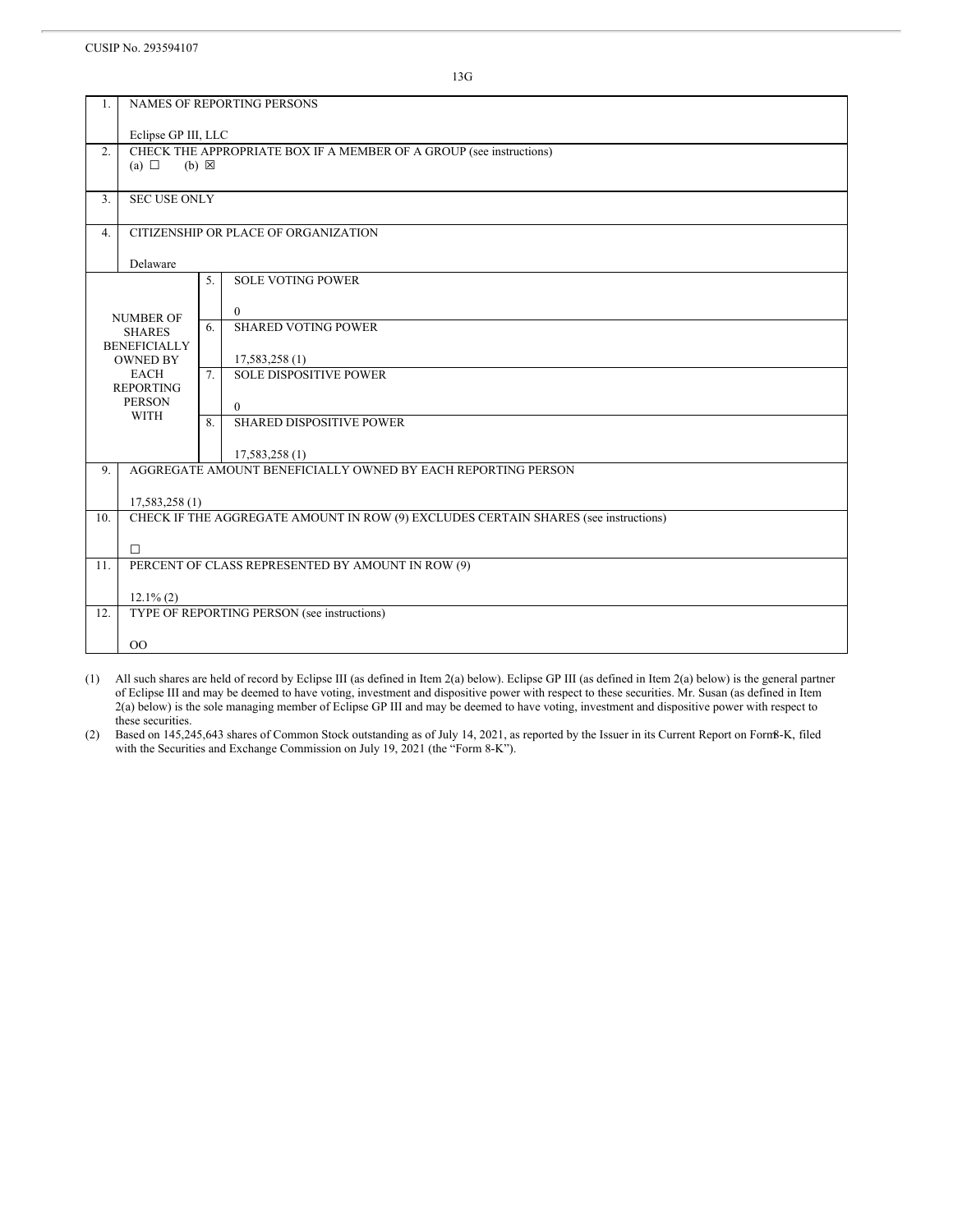CUSIP No. 293594107

13G

| 1.                                                              |                                                                                                           |    | <b>NAMES OF REPORTING PERSONS</b> |  |  |  |  |  |
|-----------------------------------------------------------------|-----------------------------------------------------------------------------------------------------------|----|-----------------------------------|--|--|--|--|--|
|                                                                 | Eclipse Fund III, L.P.                                                                                    |    |                                   |  |  |  |  |  |
| 2.                                                              | CHECK THE APPROPRIATE BOX IF A MEMBER OF A GROUP (see instructions)<br>$(a)$ $\square$<br>$(b) \boxtimes$ |    |                                   |  |  |  |  |  |
| 3.                                                              | <b>SEC USE ONLY</b>                                                                                       |    |                                   |  |  |  |  |  |
| 4.                                                              | CITIZENSHIP OR PLACE OF ORGANIZATION                                                                      |    |                                   |  |  |  |  |  |
| Delaware                                                        |                                                                                                           |    |                                   |  |  |  |  |  |
|                                                                 |                                                                                                           | 5. | <b>SOLE VOTING POWER</b>          |  |  |  |  |  |
|                                                                 |                                                                                                           |    | $\overline{0}$                    |  |  |  |  |  |
|                                                                 | <b>NUMBER OF</b><br><b>SHARES</b>                                                                         | 6. | <b>SHARED VOTING POWER</b>        |  |  |  |  |  |
|                                                                 | <b>BENEFICIALLY</b><br><b>OWNED BY</b>                                                                    |    | 17,583,258 (1)                    |  |  |  |  |  |
| <b>EACH</b><br><b>REPORTING</b><br><b>PERSON</b><br><b>WITH</b> |                                                                                                           | 7. | <b>SOLE DISPOSITIVE POWER</b>     |  |  |  |  |  |
|                                                                 |                                                                                                           |    | $\Omega$                          |  |  |  |  |  |
|                                                                 |                                                                                                           | 8. | <b>SHARED DISPOSITIVE POWER</b>   |  |  |  |  |  |
|                                                                 |                                                                                                           |    | 17,583,258 (1)                    |  |  |  |  |  |
| 9.                                                              | AGGREGATE AMOUNT BENEFICIALLY OWNED BY EACH REPORTING PERSON                                              |    |                                   |  |  |  |  |  |
|                                                                 | 17,583,258 (1)                                                                                            |    |                                   |  |  |  |  |  |
| 10.                                                             | CHECK IF THE AGGREGATE AMOUNT IN ROW (9) EXCLUDES CERTAIN SHARES (see instructions)                       |    |                                   |  |  |  |  |  |
|                                                                 | $\Box$                                                                                                    |    |                                   |  |  |  |  |  |
| 11.                                                             | PERCENT OF CLASS REPRESENTED BY AMOUNT IN ROW (9)                                                         |    |                                   |  |  |  |  |  |
|                                                                 | $12.1\%$ (2)                                                                                              |    |                                   |  |  |  |  |  |
| 12.                                                             | TYPE OF REPORTING PERSON (see instructions)                                                               |    |                                   |  |  |  |  |  |
|                                                                 | PN                                                                                                        |    |                                   |  |  |  |  |  |
|                                                                 |                                                                                                           |    |                                   |  |  |  |  |  |

(1) All such shares are held of record by Eclipse III. Eclipse GP III is the general partner of Eclipse III and may be deemed to have voting, investment and dispositive power with respect to these securities. Mr. Susan is the sole managing member of Eclipse GP III and may be deemed to have voting, investment and dispositive power with respect to these securities.

(2) Based on 145,245,643 shares of Common Stock outstanding as of July 14, 2021, as reported by the Issuer in its Form8-K.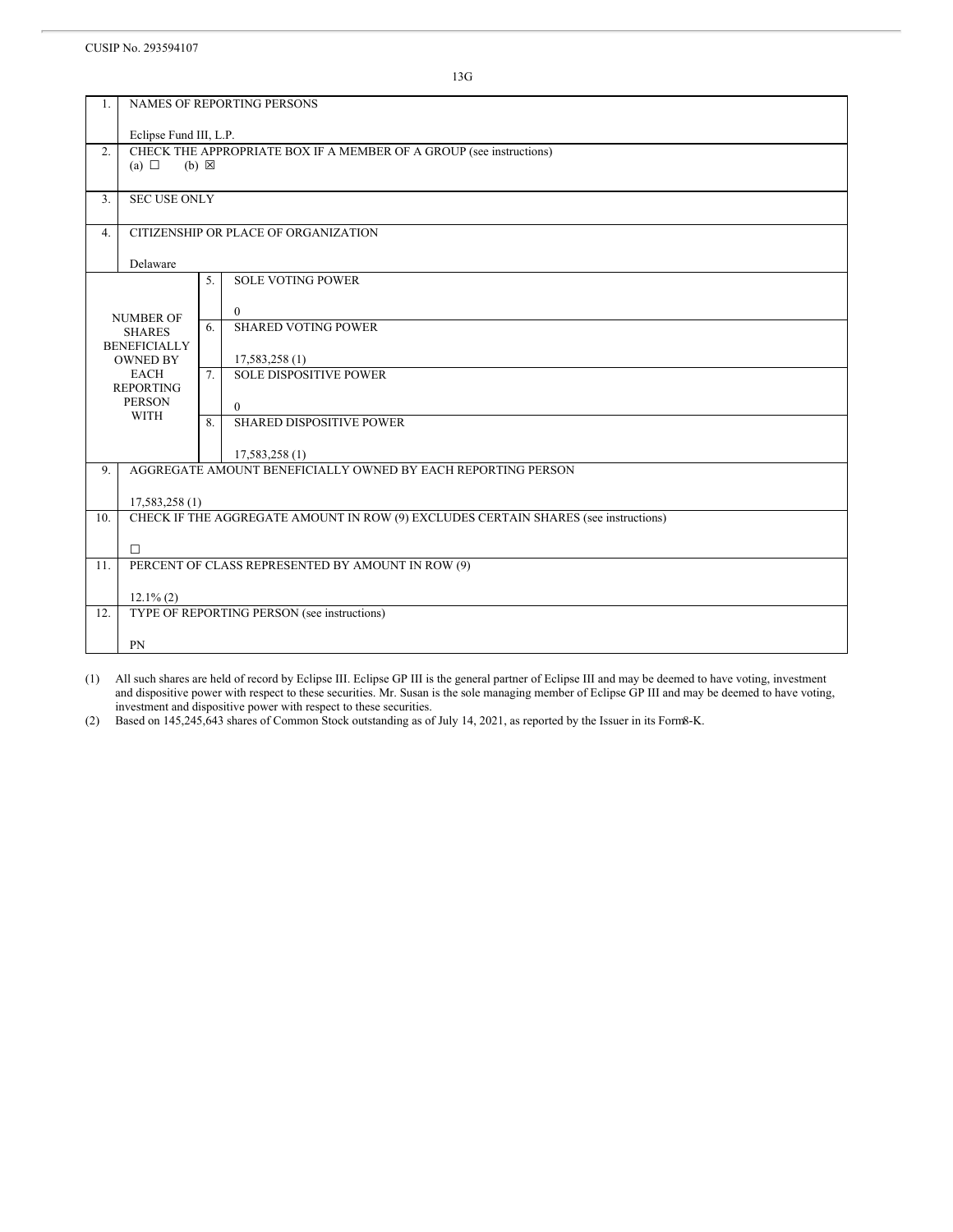CUSIP No. 293594107

13G

| 1.                       | NAMES OF REPORTING PERSONS                                                          |    |                                                 |  |  |  |  |
|--------------------------|-------------------------------------------------------------------------------------|----|-------------------------------------------------|--|--|--|--|
|                          | Lior Susan                                                                          |    |                                                 |  |  |  |  |
| 2.                       | CHECK THE APPROPRIATE BOX IF A MEMBER OF A GROUP (see instructions)                 |    |                                                 |  |  |  |  |
|                          | (a) $\Box$<br>$(b) \boxtimes$                                                       |    |                                                 |  |  |  |  |
| 3.                       | <b>SEC USE ONLY</b>                                                                 |    |                                                 |  |  |  |  |
|                          |                                                                                     |    |                                                 |  |  |  |  |
| 4.                       | CITIZENSHIP OR PLACE OF ORGANIZATION                                                |    |                                                 |  |  |  |  |
| United States of America |                                                                                     |    |                                                 |  |  |  |  |
|                          |                                                                                     | 5. | <b>SOLE VOTING POWER</b>                        |  |  |  |  |
|                          |                                                                                     |    | 17,583,258(1)                                   |  |  |  |  |
|                          | <b>NUMBER OF</b><br><b>SHARES</b><br><b>BENEFICIALLY</b>                            |    | <b>SHARED VOTING POWER</b>                      |  |  |  |  |
|                          |                                                                                     |    |                                                 |  |  |  |  |
|                          | <b>OWNED BY</b><br><b>EACH</b>                                                      | 7. | $\overline{0}$<br><b>SOLE DISPOSITIVE POWER</b> |  |  |  |  |
|                          | <b>REPORTING</b>                                                                    |    |                                                 |  |  |  |  |
|                          | <b>PERSON</b><br><b>WITH</b>                                                        |    | 17,583,258(1)                                   |  |  |  |  |
|                          |                                                                                     | 8. | <b>SHARED DISPOSITIVE POWER</b>                 |  |  |  |  |
|                          |                                                                                     |    | $\mathbf{0}$                                    |  |  |  |  |
| 9.                       | AGGREGATE AMOUNT BENEFICIALLY OWNED BY EACH REPORTING PERSON                        |    |                                                 |  |  |  |  |
|                          | 17,583,258 (1)                                                                      |    |                                                 |  |  |  |  |
| 10.                      | CHECK IF THE AGGREGATE AMOUNT IN ROW (9) EXCLUDES CERTAIN SHARES (see instructions) |    |                                                 |  |  |  |  |
|                          |                                                                                     |    |                                                 |  |  |  |  |
| 11.                      | $\Box$<br>PERCENT OF CLASS REPRESENTED BY AMOUNT IN ROW (9)                         |    |                                                 |  |  |  |  |
|                          |                                                                                     |    |                                                 |  |  |  |  |
| 12.                      | $12.1\%$ (2)                                                                        |    |                                                 |  |  |  |  |
|                          | TYPE OF REPORTING PERSON (see instructions)                                         |    |                                                 |  |  |  |  |
|                          | $\mathbb{N}$                                                                        |    |                                                 |  |  |  |  |

(1) All such shares are held of record by Eclipse III. Eclipse GP III is the general partner of Eclipse III and may be deemed to have voting, investment and dispositive power with respect to these securities. Mr. Susan is the sole managing member of Eclipse GP III and may be deemed to have voting, investment and dispositive power with respect to these securities.

(2) Based on 145,245,643 shares of Common Stock outstanding as of July 14, 2021, as reported by the Issuer in its Form8-K.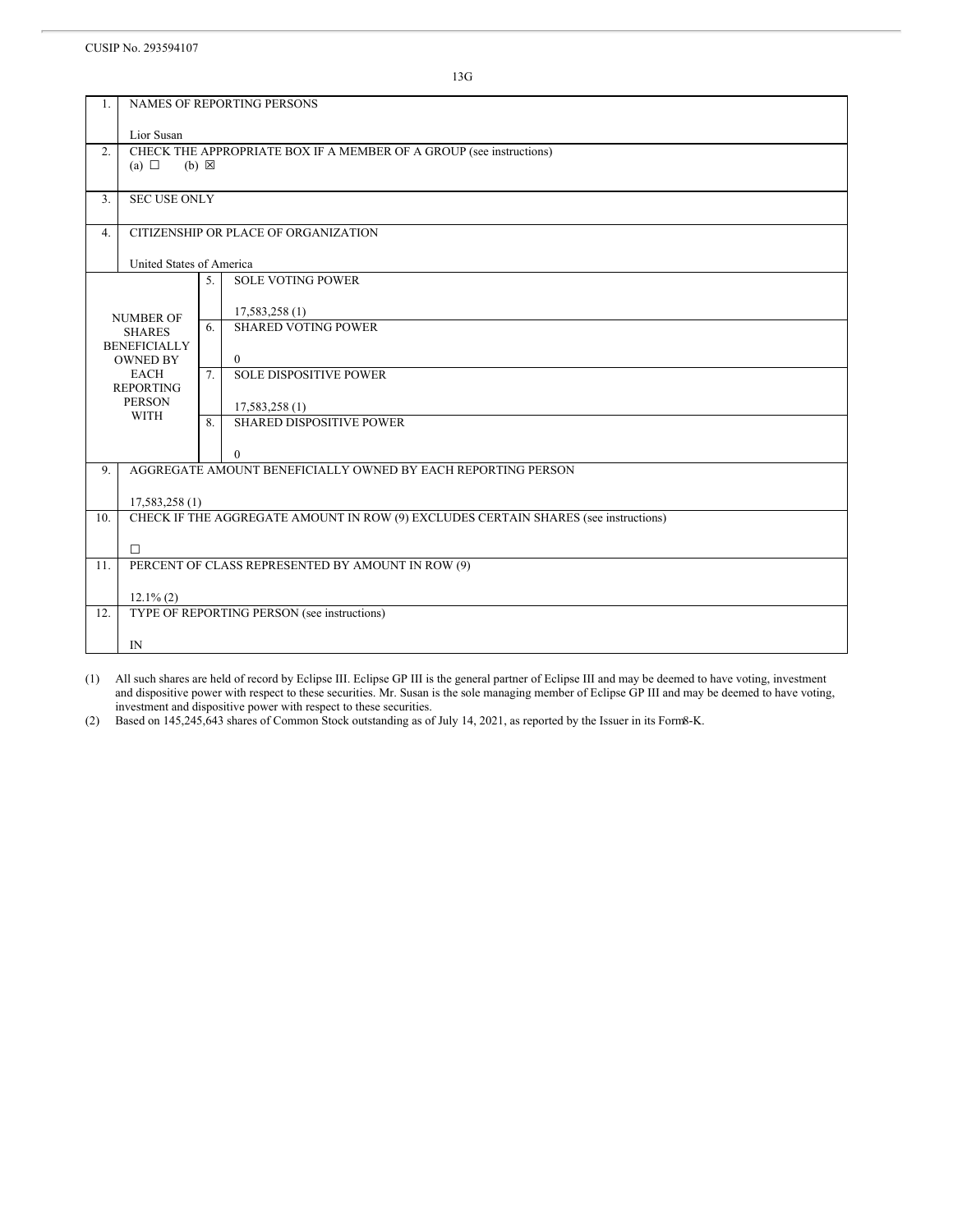#### **Item 1(a). Name of Issuer:**

Enovix Corporation (the "Issuer")

#### **Item 1(b). Address of Issuer's Principal Executive Offices:**

3501 W. Warren Avenue Fremont, CA, 94538

#### **Item 2(a). Name of Person Filing:**

This joint statement on Schedule 13G is being filed by Eclipse Fund III, L.P. ("Eclipse III"), Eclipse GP III, LLC ("Eclipse GP III" and together with Eclipse III, the "Reporting Entities") and Lior Susan ("Mr. Susan"). The Reporting Entities and Mr. Susan collectively are referred to as the "Reporting Persons".

## **Item 2(b) Address of Principal Business Office, or if None, Residence:**

The address of the principal business office of each Reporting Person is 514 High Street, Suite 4, Palo Alto, California 94301.

### **Item 2(c). Citizenship:**

Eclipse GP III is a limited liability company organized under the laws of the State of Delaware. Eclipse III is a limited partnership organized under the laws of the State of Delaware. Mr. Susan is a citizen of the United States of America.

### **Item 2(d). Title of Class of Securities:**

Common Stock, \$0.001 par value per share ("Common Stock").

#### **Item 2(e). CUSIP Number:**

293594107

# Item 3. If this statement is filed pursuant to §§ 240.13d-1(b), or 240.13d-2(b) or (c), check whether the person filing is a:

Not applicable.

### **Item 4. Ownership.**

(a) Amount beneficially owned:

See Row 9 of the cover page for each Reporting Person. Eclipse III is the record owner of 17,583,258 shares of Common Stock (the "Eclipse III Shares"). As the general partner of Eclipse III, Eclipse GP III may be deemed to beneficially own the Eclipse III Shares. As the managing member of Eclipse GP III, Mr. Susan also may be deemed to beneficially own the Eclipse III Shares.

(b) Percent of class:

See Row 11 of the cover page for each Reporting Person and the corresponding footnotes.\*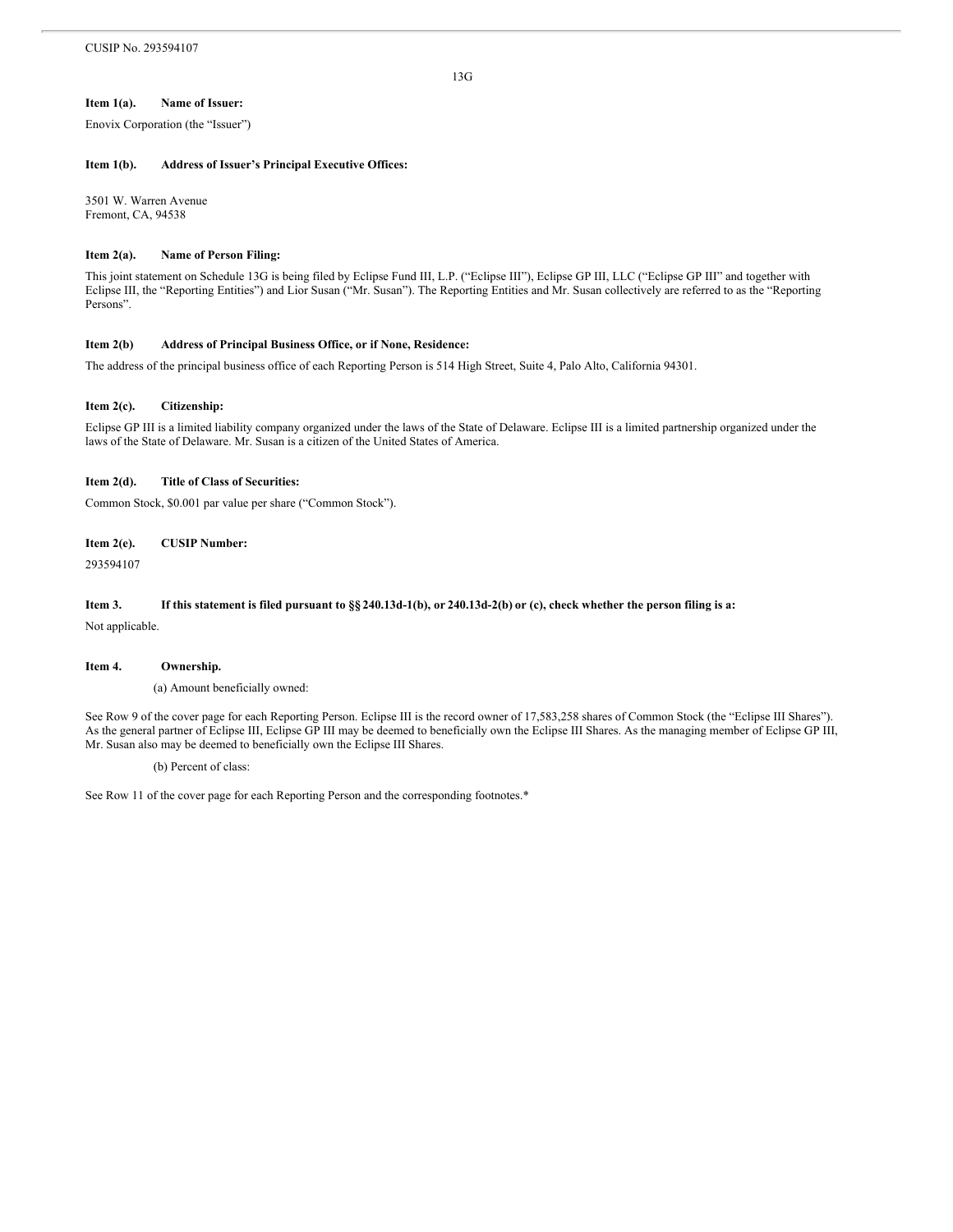(c) Number of shares as to which the person has:

(i) Sole power to vote or to direct the vote

See Row 5 of the cover page for each Reporting Person and the corresponding footnotes.\*

(ii) Shared power to vote or to direct the vote

See Row 6 of the cover page for each Reporting Person and the corresponding footnotes.\* (iii) Sole power to dispose or to direct the disposition of

See Row 7 of the cover page for each Reporting Person and the corresponding footnotes.\* (iv) Shared power to dispose or to direct the disposition of

See Row 8 of the cover page for each Reporting Person and the corresponding footnotes.\*

\* Except to the extent of his, her or its pecuniary interest therein, each Reporting Person disclaims beneficial ownership of such shares of Common Stock, except for the shares, if any, such Reporting Person holds of record.

# **Item 5. Ownership of Five Percent or Less of a Class.**

Not applicable.

# **Item 6. Ownership of More Than Five Percent on Behalf of Another Person.**

Under certain circumstances set forth in the limited partnership agreement of Eclipse III and the limited liability company agreement of Eclipse GP III, the general and limited partners or members, as the case may be, of each of such entities may be deemed to have the right to receive dividends from, or the proceeds from, the sale of securities of the Issuer owned by each such entity of which they are a partner or member, as the case may be.

# Item 7. Identification and Classification of the Subsidiary Which Acquired the Security Being Reported on By the Parent Holding **Company or Control Person.**

Not applicable.

# **Item 8. Identification and Classification of Members of the Group.**

Not applicable.

# **Item 9. Notice of Dissolution of the Group.**

Not applicable.

### **Item 10. Certifications.**

Not Applicable Material to be Filed as Exhibits.

Exhibit 1 – Joint Filing Agreement.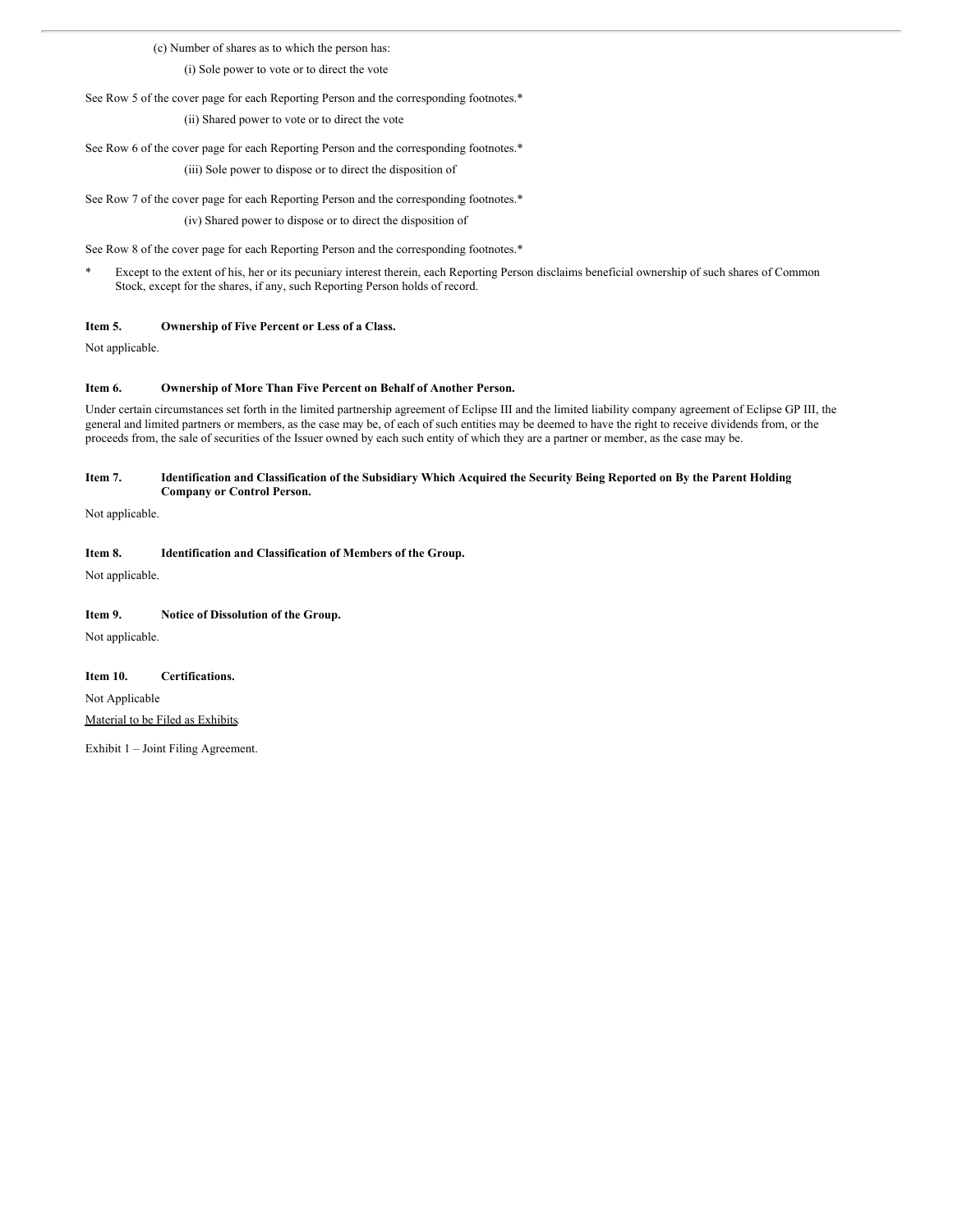13G

# **SIGNATURE**

After reasonable inquiry and to the best of my knowledge and belief, I certify that the information set forth in this statement is true, complete and correct.

Dated: July 26, 2021

ECLIPSE FUND III, L.P.

By: Eclipse GP III, LLC Its: General Partner

By: /s/ Lior Susan

Lior Susan Its: Managing Member

ECLIPSE GP III, LLC

By: /s/ Lior Susan

Lior Susan Its: Managing Member

/s/ Lior Susan

Lior Susan